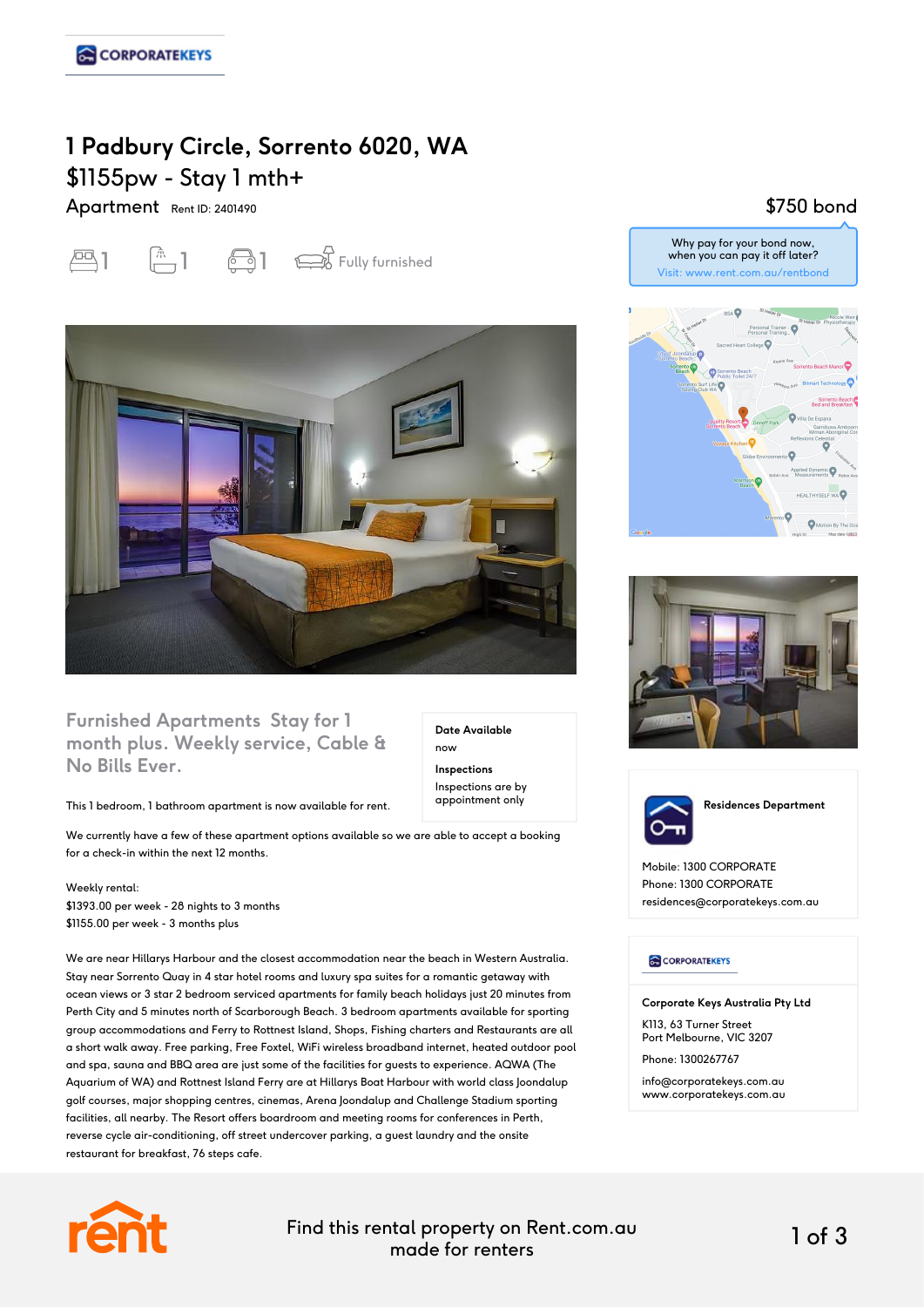## **1 Padbury Circle, Sorrento 6020, WA** \$1155pw - Stay 1 mth+

Apartment Rent ID: 2401490

### \$750 bond

 $\overline{PQ}$  1  $\overline{PQ}$  1  $\overline{PQ}$  1  $\overline{PQ}$  Fully furnished











Why pay for your bond now, when you can pay it off later? Visit: www.rent.com.au/rentbond









Property details continued from page 1:

... The One Bedroom Spa Apartment's are self-contained with a kitchenette (including microwave, hotplates, fridge, cooking utensils), separate lounge / dining / kitchen areas, 32" LCD TV, cordless phone, IPod dock, a spacious ensuite bathroom (includes a huge corner spa bath), king size bed (or 2 singles on request) and balcony. This would suit 2 persons but can have an extra child or adult stay on the sofa bed in the lounge area for an additional \$30 per night and these rooms overlook either the fountain/garden area.

Flexible Check-in with a Minimum stay of 28 nights.

Visit our website for more photos and rates.

Bookings can be made without an inspection via our website www.corporatekeys.com.au. We provide individual photos for each apartment.

Rate inclusions: Fully Furnished residence Utility connections and all ongoing usage charges (water, gas & electricity) Full kitchen facilities Cable TV (6 channels) Free car parking available Free Wi-Fi Internet Twice-Weekly clean included

Furnished Apartment features: Full Kitchen including: Dishwasher Fully Furnished On-site Laundry Facilities (charges apply) laundry details 1 King Study Desk Floorboards/Tiles Air conditioning (heating and cooling) Alarm clock Balcony CD player Hairdryer In room telephone iPod Dock



Find this rental property on Rent.com.au made for renters 2 of 3